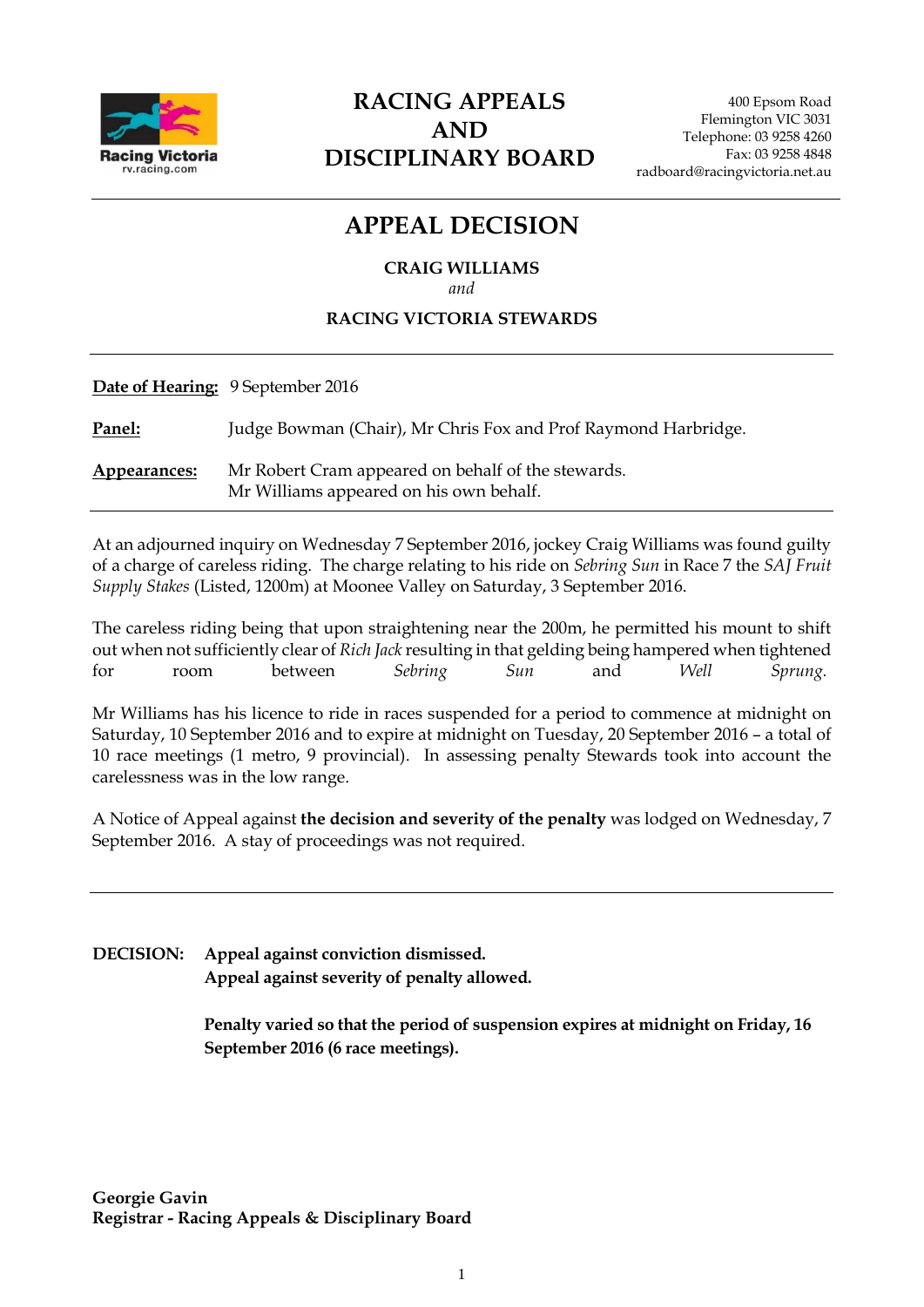# **TRANSCRIPT OF PROCEEDINGS**

# **RACING APPEALS AND DISCIPLINARY BOARD**

\_\_\_\_\_\_\_\_\_\_\_\_\_\_\_\_\_\_\_\_\_\_\_\_\_\_\_\_\_\_\_\_\_\_\_\_\_\_\_\_\_\_\_\_\_\_\_\_\_\_\_\_\_\_\_\_\_\_\_\_\_\_\_

**HIS HONOUR JUDGE J. BOWMAN, Chairman MR C. FOX PROF R. HARBRIDGE**

### **EXTRACT OF PROCEEDINGS**

#### **DECISION**

# **IN THE MATTER OF THE SAJ FRUIT SUPPLY STAKES (LISTED) OVER 1200 METRES AT MOONEE VALLEY ON 3/9/16**

# **CRAIG WILLIAMS**

**and** 

#### **RACING VICTORIA STEWARDS**

# **RACING VICTORIA CENTRE, FLEMINGTON**

#### **FRIDAY, 9 SEPTEMBER 2016**

MR C. WILLIAMS appeared on his own behalf

MR R. CRAM appeared on behalf of the RVL Stewards